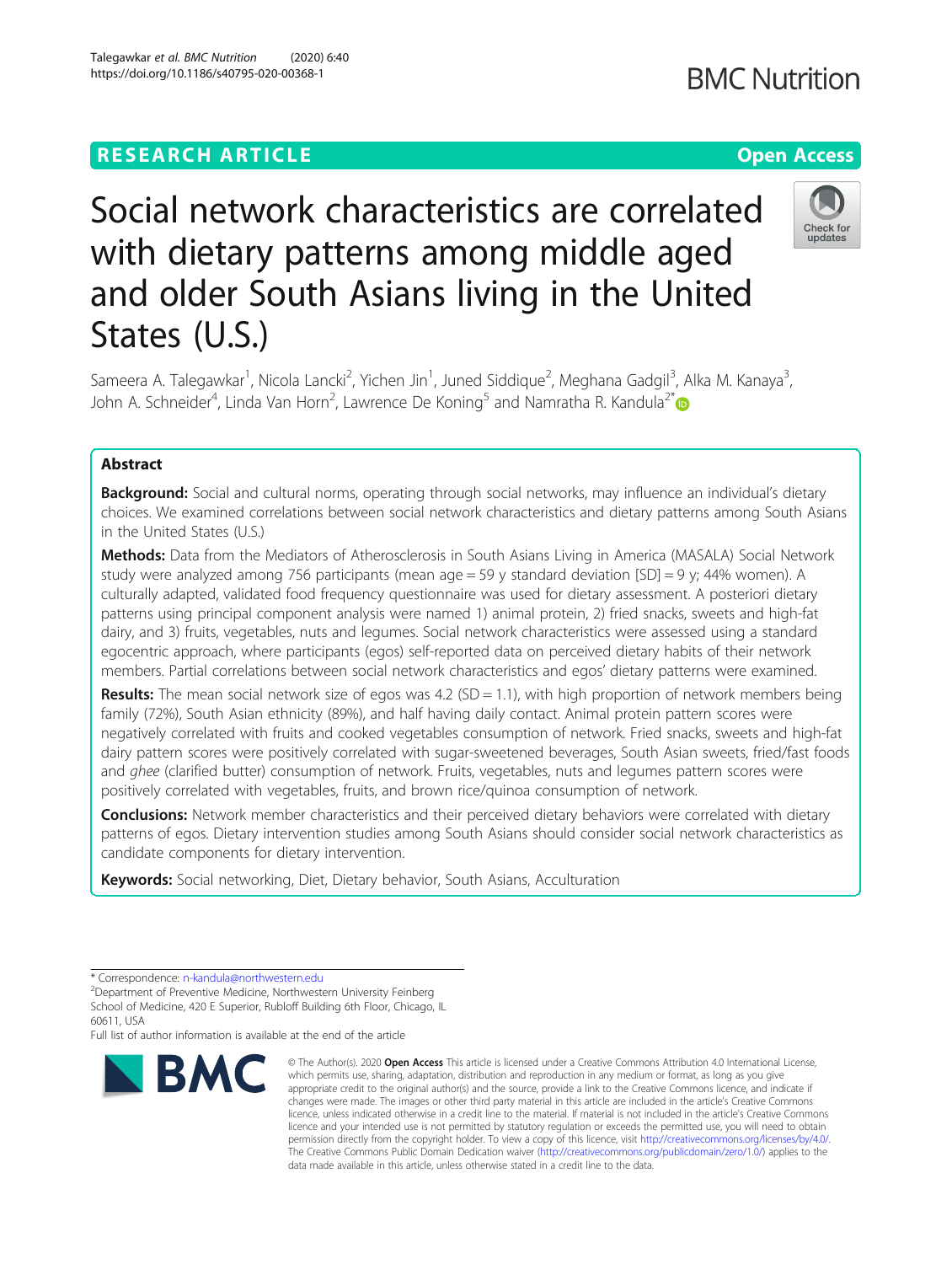# Background

Dietary patterns and behaviors are important lifestyle factors for maintaining health and preventing chronic diseases [\[1](#page-7-0)]. Dietary patterns reflect the overall quality of diet and represent the complexity of dietary exposures currently influencing nutrition research and policy [\[2](#page-7-0)]. Recent federal dietary recommendations have emphasized improving overall dietary patterns beyond specific nutrients because dietary patterns account for interactions across food groups, foods, and nutrient density. Consuming a healthy dietary pattern has been associated with lower risk of many preventable chronic diseases [[3](#page-7-0)– [6\]](#page-7-0). Using a posteriori dietary patterns, a prudent dietary pattern was found to be significantly associated with lower risk of all-cause and cardiovascular disease mortality [[7\]](#page-7-0) and type 2 diabetes [[8](#page-7-0)], and a pattern characterized by high intakes of fiber and low fat dairy was associated with less annual increases in Body Mass Index (BMI) and waist circumference [[9\]](#page-8-0). These studies underlie the importance of maintaining overall diet quality by consuming dietary patterns associated with the maintenance of overall health.

Changing dietary behavior can be difficult because it requires attention to several factors at multiple levels including food availability and prices, existing knowledge of and attitudes towards healthy foods as well as social and cultural norms. It is therefore important to learn more about factors that are related to changes in dietary patterns and behaviors to make more effective recommendations and inform interventions [[6,](#page-7-0) [10\]](#page-8-0).

The Social-Ecological Model provides a framework for health promotion related interventions and includes an interplay between individual, relationship, community and societal factors, demonstrating a substantial role for social influence of networks on an individuals' social and cultural norms and values which further affects food choices [[6\]](#page-7-0). In recent years, the role of social networks in behavioral change has gained significant attention, wherein individuals may be influenced by their networks through conformity to social norms related to healthy behaviors [[11](#page-8-0)]. Network members may be role models (or provide social control) for healthy behaviors including the selection of healthy foods and healthy eating patterns that motivate others (in the network) to change behaviors, and sometimes directly influence foods consumed or food related behaviors [\[12\]](#page-8-0). Behavior change may also be spread interpersonally within networks, wherein individuals observing behaviors of others in their network may have a higher probability of adopting similar behaviors [\[13\]](#page-8-0).

South Asians are one of the fastest growing ethnic groups in the United States. Previous studies have shown higher risk of cardiovascular disease (CVD) and diabetes among South Asians [[14,](#page-8-0) [15\]](#page-8-0), and there is a paucity of evidence documenting effective interventions to improve diet quality and lower their risks. Current intervention programs focus on changing individual behaviors and based on western biomedical models and diets are not effective at reaching South Asians for several reasons. The vast majority of South Asians are immigrants who follow distinct dietary patterns with strong family and community structures that reinforce existing customs and norms related to foods [[16\]](#page-8-0). Yet, little is known about the influence of social relationships on diet quality and dietary patterns in this high-risk group. Filling knowledge gaps about potential network drivers of diet quality in South Asians can help investigators develop more effective dietary interventions. Therefore, the overall goal of our study was to examine the correlations between social networks and diet quality examined using dietary patterns among South Asians in the U.S..

# **Methods**

#### Study design, setting and participants

We used data from the Mediators of Atherosclerosis in South Asians Living in America (MASALA) study, which is a community based cohort of South Asians residing in the U.S. The detailed study information can be found elsewhere [[17](#page-8-0)]. Briefly, 906 middle- to older- aged South Asians with no existing CVD were recruited at baseline using surnamebased recruitment methods between 2010 and 2013 in the San Francisco Bay Area and the greater Chicago area. Baseline data were collected through interviews and clinical examinations. All surviving participants were re-contacted between 2014 and 2018 for an in-person ancillary study on social networks, and 771 participants completed the social networks visit. Interviewers also administered a Food Frequency Questionnaire (FFQ) at the social network visit. We excluded individuals who had incomplete information on dietary intakes ( $n = 1$ ) and had implausible energy intake ( $\lt$ 800 or > 4200 kcal/day for men, < 500 or > 3500 kcal/day for women,  $n = 14$ ), leaving a total of 756 participants who were included in these analyses.

## Measurement of personal social network characteristics

Data were collected from MASALA participants (herein called egos) using a social network module which included standard network elicitation as in previous work [[18\]](#page-8-0) and name generator instruments to collect egocentric network data. The surveys were administered in English, Hindi, or Urdu by trained interviewers. These network modules included a name generator that asked the names of people in the participants' social network (herein called alters). Participants were asked to list up to 10 alters with whom they discuss "important matters" using a name generator which was previous used by the General Social Survey [\[19](#page-8-0)] and the National Social Life, Health, and Aging Project's social networks module [\[20](#page-8-0)]. Network size was determined by the number of alters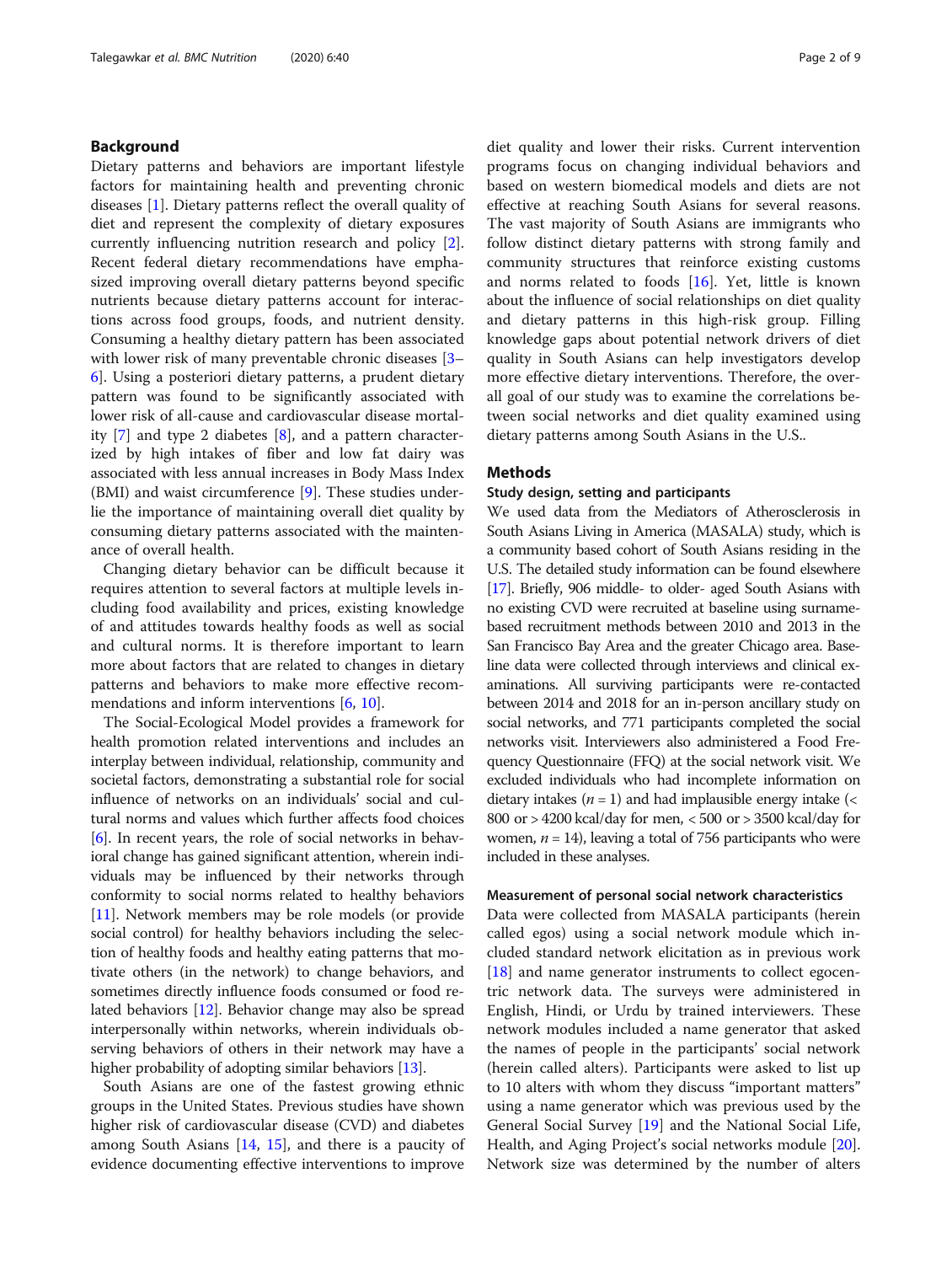named by each participant in response to the name generator question. This name generator was designed to elicit network members who are close confidants (people with whom important information can be shared) and who may be socially influential. Name interpreter items followed and elicited information on the characteristics of alters, the relationship between egos and alters, and the egos' perceptions of alters' behaviors. For the first five alters, additional name interpreter questions obtained information about the alters' socio-demographics (e.g. race/ ethnicity and how many years living in the U.S.), type of relationship (e.g. spouse, child, friend), duration and strength of relationship, and frequency of communication. Name interpreter questions were limited to the first five alters to reduce ego burden which is a standard approach used in social network surveys [[19](#page-8-0), [20\]](#page-8-0).

Egos were also asked about the dietary behaviors of their first five alters, including how often ('never, a few times a year, monthly, weekly, daily'), over the 12 months, the alter consumed South Asian foods, fruits, vegetables, brown rice/quinoa, processed meat, sugar sweetened beverages, diet drinks, South Asian sweets, fried foods, fast foods, processed or packaged food. Egos also had the option of selecting "Don't know", and selected this response between 0.36% (12 respondents, for the question on consumption of South Asian foods) and 4.9% (161 respondents, for the question on consumption of brown rice/quinoa) of the time.

#### Organizational affiliation

South Asians in the U.S. have developed organizational structures that may also exert a strong influence on health behaviors. We developed a roster of South Asian organizations (religious, social, cultural, communitybased organizations) in Chicago and the San Francisco Bay area using key informant input and an iterative approach (described previously [[21\]](#page-8-0)). Egos were asked to look through the pre-defined list and select organization(s) that they visited within the prior 12 months and the frequency with which they visited the organization in the prior 12 months. Respondents could choose multiple organizations if applicable, and they were also given the option to add an organization if it was not on the roster. There was no limit on the number of organizations a person could affiliate with.

# Measurement of dietary intake and derivation of dietary patterns

The ego's dietary intake at the social network visit was assessed with the Study of Health Assessment and Risk in Ethnic groups (SHARE) FFQ, which was developed for dietary assessment of South Asians in North America, has been previously validated among South Asians in Canada [\[22](#page-8-0)] and was used at baseline to assess dietary intakes of the cohort. A total of 161 food items was included in the SHARE FFQ with 61 food items specific for South Asian diet, and food items were additionally classified into 29 food groups, including added fat, alcohol, butter/pure ghee, coffee, eggs, fish, fried snacks, fruits, fruit juice, high-fat dairy products, high-sugar drinks, legumes/daal/tofu, low-fat dairy products, lowsugar drink, margarine, nuts and peanut butter, pasta, pizza, potatoes, poultry, red meat, refined grains, rice, snacks, Indian sweets and non-Indian desserts, tea, vegetable oil, vegetables, and whole grains. The SHARE FFQ assessed the dietary intakes including frequency and serving size of participants in the past year. Egos could choose from three options for serving size, which were small, medium and large, and small and large serving sizes were converted to medium serving size scale by multiplying by 0.5 and 1.5, respectively, in the analysis. Energy and nutrient intakes were derived using the ESHA Food Processor nutrient analysis software version 6·11 (1996).

As has been done previously in the cohort [\[23\]](#page-8-0), foods on the FFQ were categorized into 29 food groups based on their similarity, nutrient composition, and culinary use in South Asian diets. Principal component analyses (PCA) with varimax rotation was then performed on the correlation matrix of the 29 food groups to derive dietary patterns. A 3-factor solution which explained 23% of the total variance of food intake was selected after evaluation of factor solutions with eigenvalues  $> 1$  and examination of scree plots. Participants were assigned a factor score for each dietary pattern based on the linear combination of his or her FFQ data with the factor loadings in the 3 prevalent patterns. Food groups with factor loadings > 0.2 were considered a significant contributor to the dietary pattern, and the three dietary patterns were named based on food groups with highest factor loadings.

# Covariates

Covariates were selected based on previous literature and univariate analysis and included egos' demographic characteristics such as age, sex, marital status, smoking status, annual income (≥\$75,000 vs. <\$75,000), education (≥ Bachelor's degree vs. < Bachelor's degree) all assessed by structured interview. Self-rated health was analyzed on a continuous scale ranging from 1 to 10, where 1 indicates poor health and 10 indicates excellent health. Participants were classified as having strong, moderate or weak traditional South Asian cultural beliefs according to a traditional cultural beliefs scale previously developed and validated in the cohort [\[24](#page-8-0)]. Daily energy intake was estimated from FFQ and analyzed on a continuous scale. BMI was calculated from measured weight in kilograms divided by square of height in meters. Information on social network size was derived using data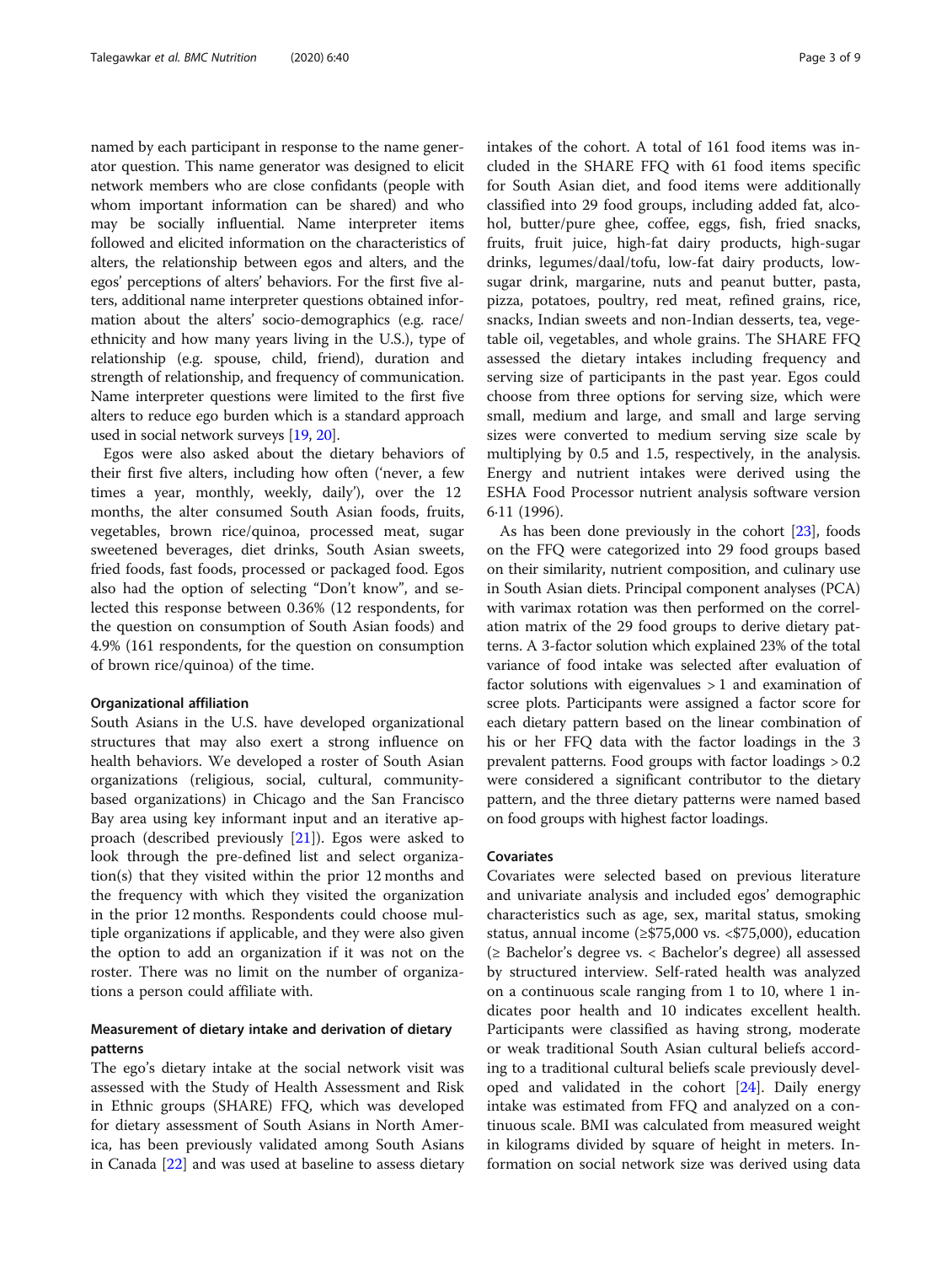from social network interview, and because detailed information was only obtained from first 5 alters, we adjusted the social network size with the maximum of 5. For individuals born outside the U.S., length of residency in the U.S. was asked and the percentage of time that living in the U.S. was calculated. Intentional exercise was assessed by the Typical Week's Physical Activity Questionnaire, including activities such as walking for exercise, dance, conditional activities and sports, and total metabolic equivalent minutes per week were used for analysis [[25\]](#page-8-0). While age, self-rated health, daily energy intakes and social network size were from the social network visit; sex, marital status, smoking status, BMI, income, education, study site, and traditional South Asian cultural beliefs were from the baseline visit.

### Statistical analysis

Socio-demographic characteristics were reported with means and standard deviation (SD) or percentage. The most basic measure of personal network structure was degree: the number of network members reported. The remaining network variables were calculated using information on the first five alters listed in response to the name generator question. The proportion of the social network members with each dietary behavior was calculated and used for analysis. We also calculated the average number of organizational affiliations for each participant.

We used residual diagnostics to assess the linearity of the relationship between dietary pattern scores and perceived dietary intake of network members. Partial correlations were used to assess the correlation between dietary pattern factor score and social network characteristics adjusting for ego age, gender, study site, education, income, marital status, traditional cultural beliefs, caloric intake, social network size, self-rated health, intentional exercise and percent life in the U.S.. When calculating correlations, network characteristics and dietary pattern factor scores were analyzed in their original (continuous) scale in order to better preserve relationships between dietary patterns and network characteristics and also to avoid the loss of statistical power that would be the result of collapsing continuous data into discrete categories.

All statistical tests were performed using two-sided tests with  $\alpha$  = 0.05 and were conducted using SAS, version 9.4 (SAS Institute; Cary, NC).

# Results

The socio-demographic characteristics of the MASALA egos are shown in Table 1. The mean age of the study sample was  $59(SD = 9)$  y with 44% women. Eight-9 % of participants had at least Bachelor's degree, and only 3% were current smokers. The mean BMI was  $26.5(SD =$ 4.1) kg/m<sup>2</sup>. The mean social network size was  $5.5(SD =$ 

| <b>Table 1</b> Socio-demographic characteristics among MASALA |  |
|---------------------------------------------------------------|--|
| participants (egos) and their social network (alters)         |  |

| $\ddot{\phantom{0}}$                             |                        |
|--------------------------------------------------|------------------------|
|                                                  | Mean $\pm$ SD or n (%) |
| N                                                | 756                    |
| Age, y                                           | 59.1 (9.2)             |
| Women                                            | 336 (44.4)             |
| NWU site                                         | 317 (41.9)             |
| Education, Bachelor's degree or above            | 675 (89.3)             |
| Income ( $>$ = 75,000), $n = 734$                | 558 (76.0)             |
| Has spouse or co-resident partner                | 675 (89.3)             |
| Current smoker                                   | 26(3.4)                |
| Traditional cultural beliefs, $n = 755$          |                        |
| Strong                                           | 140 (18.5)             |
| Intermediate                                     | 423 (56.0)             |
| Weak                                             | 192 (25.4)             |
| Body mass index, kg/m <sup>2</sup> $n = 749$     | 26.5(4.1)              |
| Self-rated health, $a_n = 754$                   | 7.8(1.4)               |
| Energy intake, kcal                              | 1620 (487)             |
| Percent of Life in the U.S.                      | 50.0 (18.4)            |
| Intentional exercise, MET-min/week, $n = 755$    | 1527 (1434)            |
| Social network size (number in network analysis) | 5.5(2.6)               |
| Social network attributes                        |                        |
| Network age, y                                   | 50.1(9.2)              |
| Proportion Women                                 | 0.55(0.26)             |
| Proportion Family members                        | 0.72(0.28)             |
| Years living in the US                           | 29.7 (10.0)            |
| Proportion South Asian ethnicity                 | 0.89(0.23)             |

Abbreviations: NWU Northwestern University, SD Standard Deviation <sup>a</sup>Self-rated health was analyzed on a continuous scale ranging from 1 to 10, where 1 indicates poor health and 10 indicates excellent health

2.6), and the mean age of alters was  $50(SD = 9)$  y with 55% of alters being women. Participants' networks had a high proportion of family (72%) and South Asians (89%).

Table [2](#page-4-0) shows the factor loadings of each food group and variance explained for the three dietary patterns determined by principal component analysis. Based on the food group factor loadings, three dietary patterns were named: animal protein pattern characterized by higher intakes of alcohol, coffee, eggs, animal protein, pasta, pizza and refined grains; fried snacks, sweets and highfat dairy pattern characterized by higher intakes of added fat, butter/ghee (clarified butter), fried and non-fried snacks, high fat dairy, legumes, potato, grains and sweets; and a fruits, vegetables, nuts and legumes pattern characterized by higher intakes of fruits, legumes, nuts, vegetable oil and vegetables.

The correlations between social network characteristics and egos' dietary patterns are shown in Table [3](#page-5-0). Animal protein pattern scores were positively correlated with the number of years that alters lived in the U.S. ( $r = 0.111$   $P =$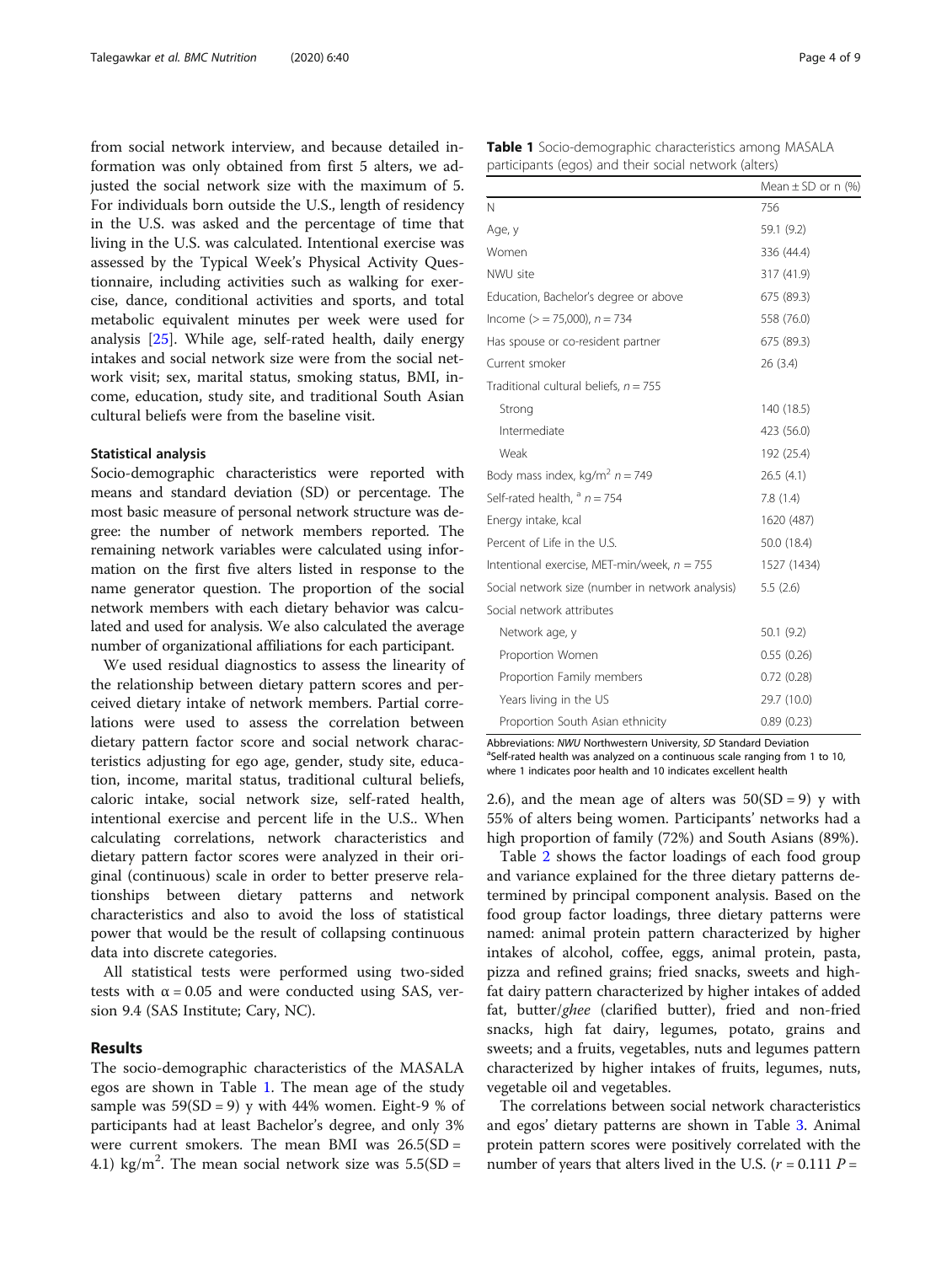|                           | Animal protein           | Fried snacks, sweets and high-fat dairy | Fruits, vegetables, nuts and legumes |
|---------------------------|--------------------------|-----------------------------------------|--------------------------------------|
| Added fat                 | ÷                        | 0.24                                    | 0.21                                 |
| Alcohol                   | 0.29                     | ÷                                       |                                      |
| Butter/ghee               | $\equiv$                 | 0.27                                    | $\overline{\phantom{0}}$             |
| Coffee                    | 0.23                     | $\sim$                                  |                                      |
| Eggs                      | 0.28                     |                                         |                                      |
| Fish                      | 0.34                     | $\overline{\phantom{0}}$                |                                      |
| Fried snacks              |                          | 0.33                                    |                                      |
| Fruit                     |                          | $\overline{\phantom{0}}$                | 0.49                                 |
| Fruit juice               |                          | $\qquad \qquad -$                       |                                      |
| High fat dairy            |                          | 0.20                                    |                                      |
| Sugar-sweetened beverages |                          | $\equiv$                                |                                      |
| Legumes                   | $-0.21$                  | 0.31                                    | 0.26                                 |
| Low fat dairy             | $\overline{\phantom{0}}$ | $\overline{\phantom{0}}$                |                                      |
| Low sugar drinks          |                          |                                         |                                      |
| Margarine                 |                          |                                         |                                      |
| Nuts                      |                          |                                         | 0.31                                 |
| Pasta                     | 0.20                     |                                         |                                      |
| Pizza                     | 0.23                     | $\overline{\phantom{0}}$                |                                      |
| Potatoes                  | $\equiv$                 | 0.32                                    |                                      |
| Poultry                   | 0.38                     | $\equiv$                                |                                      |
| Red meat                  | 0.42                     | $\overline{\phantom{m}}$                |                                      |
| Refined grains            | 0.21                     | 0.22                                    |                                      |
| Rice                      | L.                       | 0.40                                    |                                      |
| Snacks                    |                          | 0.21                                    |                                      |
| Sweets                    |                          | 0.31                                    |                                      |
| Tea                       |                          |                                         |                                      |
| Vegetable oil             |                          | $\overline{\phantom{0}}$                | 0.35                                 |
| Vegetables                |                          |                                         | 0.53                                 |
| Whole grain               |                          |                                         | $\qquad \qquad -$                    |
| Variance Explained (%)    | 9.3                      | 7.4                                     | 6.5                                  |

<span id="page-4-0"></span>Table 2 Ego food group factor loadings and variance explained for three dietary patterns assessed by principal component analysis

Note: Absent scores represent factor loadings < 0.2

0.003) and negatively correlated with several network characteristics including the proportion of network who were family  $(r = -0.109 \text{ P} = 0.003)$ , of South Asian ethnicity ( $r = -0.258$   $P < 0.001$ ) and the number of organizational affiliations  $(r = -0.226 \text{ } P < 0.001)$ . Scores of the fried snacks, sweets and high-fat dairy pattern were positively correlated with the proportion of network that was South Asian ( $r = 0.093$   $P = 0.013$ ). There were no statistically significant associations between the Fruits, vegetables, nuts and legumes pattern with general social network characteristics.

Perceived dietary intakes of alters were also significantly correlated with dietary patterns of the egos. Animal protein pattern tend to have stronger correlations with perceived dietary intakes of network members

compared to the other two patterns. Specifically, there were significant correlations between the animal protein pattern and the proportion of the network that consumed non-vegetarian foods  $(r = 0.510)$ , non-South Asian foods ( $r = 0.288$ ) and processed meat ( $r = 0.330$ ) daily or weekly. For the fried snacks, sweets and high-fat dairy pattern, the adjusted correlations ranged from − 0.118 for the proportion of the network consuming brown rice/quinoa daily or weekly to 0.208 for the proportion of network that added ghee to food daily or weekly. For fruits, vegetables, nuts and legumes pattern, the adjusted correlations ranged from − 0.079 for the proportion of the network consuming sugar sweetened beverages daily to 0.176 for perceived network intakes of raw vegetables daily (Table [3](#page-5-0)).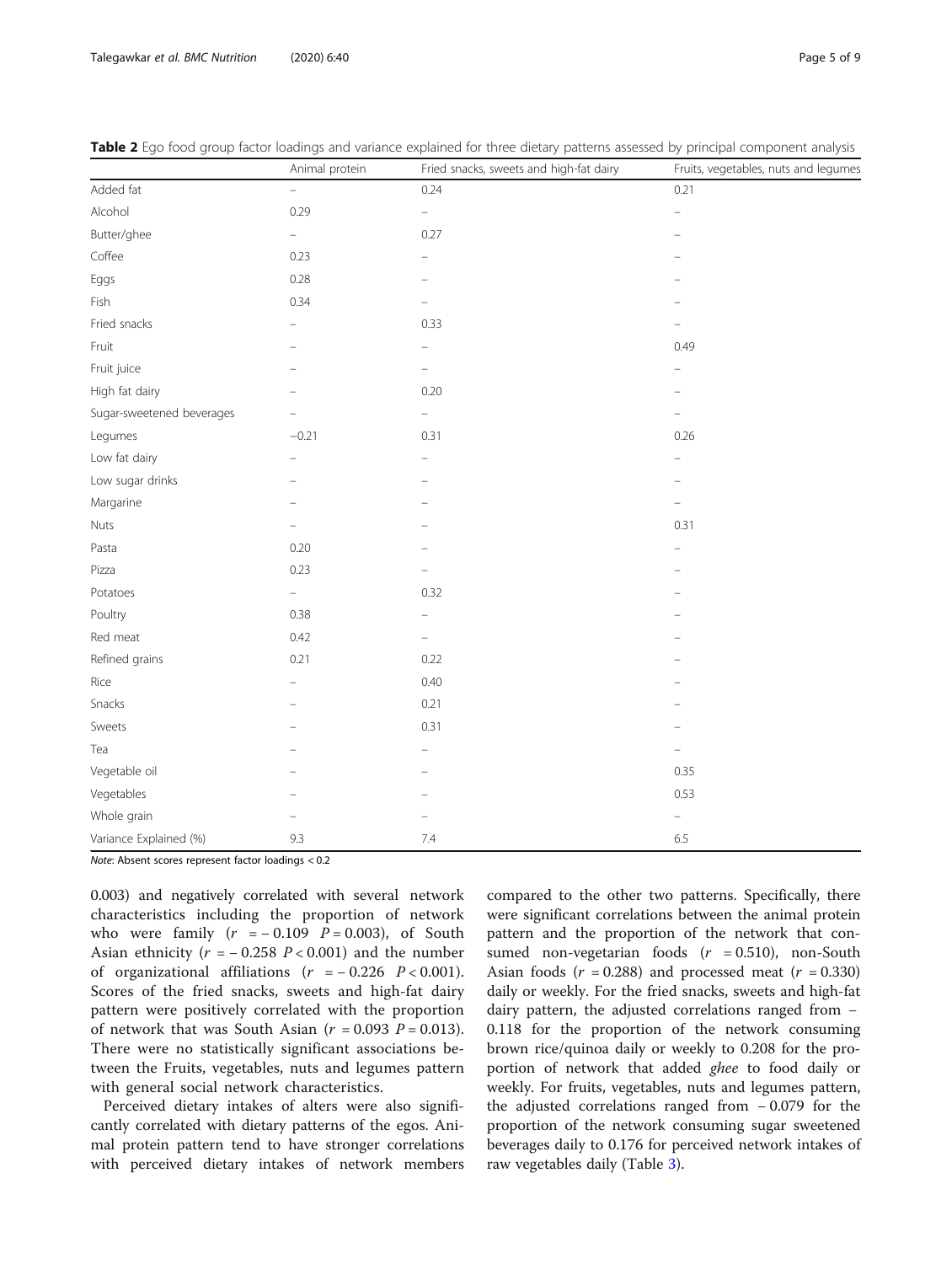<span id="page-5-0"></span>

| Table 3 Partial correlations between social networks and dietary patterns in the MASALA cohort |  |
|------------------------------------------------------------------------------------------------|--|
|------------------------------------------------------------------------------------------------|--|

|                                                         | n | Animal protein                     |                 | Fried snacks, sweets and high-<br>fat dairy |              | Fruits, vegetables, nuts and<br>legumes |        |
|---------------------------------------------------------|---|------------------------------------|-----------------|---------------------------------------------|--------------|-----------------------------------------|--------|
|                                                         |   | Partial Correlation<br>Coefficient | $\overline{P}$  | Partial Correlation<br>Coefficient          | $\mathcal P$ | Partial Correlation<br>Coefficient      | P      |
| Network characteristics                                 |   |                                    |                 |                                             |              |                                         |        |
| Network Size                                            |   | 729 0.034                          | 0.370           | $-0.001$                                    | 0.978        | 0.012                                   | 0.749  |
| Mean age within network                                 |   | 729 0.007                          | 0.850           | $-0.016$                                    | 0.674        | 0.062                                   | 0.098  |
| Mean number of years living in the US                   |   | 728 0.111                          |                 | $0.003 -0.055$                              | 0.143        | 0.023                                   | 0.544  |
| Proportion of network is family member                  |   | 729 -0.109                         | $0.003$ 0.009   |                                             | 0.814        | 0.033                                   | 0.379  |
| Proportion of network is South Asian                    |   | 729 -0.258                         | $< 0.001$ 0.093 |                                             |              | $0.013$ 0.042                           | 0.261  |
| Perceived dietary intakes                               |   |                                    |                 |                                             |              |                                         |        |
| Proportion of network:                                  |   |                                    |                 |                                             |              |                                         |        |
| Is vegetarian                                           |   | 729 -0.505                         |                 | $< 0.01$ 0.169                              |              | $< 0.001$ 0.054                         | 0.147  |
| Eats SA food daily                                      |   | $729 -0.225$                       | $< .001$ 0.141  |                                             |              | $< 001$ 0.022                           | 0.551  |
| Eats non-SA food daily                                  |   | 728 0.288                          |                 | $\epsilon$ .001 $-0.124$                    |              | $< 0.001 - 0.010$                       | 0.790  |
| Eats raw vegetables daily                               |   | 725 0.037                          |                 | $0.329 -0.134$                              |              | $< 0.01$ 0.176                          | < .001 |
| Eats cooked vegetables daily                            |   | $727 -0.120$                       |                 | $0.001 - 0.004$                             | 0.921        | 0.092                                   | 0.014  |
| Eats fruit daily                                        |   | 728 -0.091                         |                 | $0.015 - 0.027$                             | 0.468        | 0.118                                   | 0.002  |
| Eats brown rice/guinoa daily/weekly                     |   | $727 -0.035$                       |                 | $0.352 -0.118$                              |              | $0.002$ 0.156                           | < .001 |
| Eats non-vegetarian daily/weekly                        |   | 729 0.510                          |                 | $\epsilon$ .001 $-0.144$                    |              | $< 0.001 -0.067$                        | 0.073  |
| Eats processed meat daily/weekly                        |   | 727 0.330                          |                 | $< .001 -0.021$                             | 0.583        | $-0.051$                                | 0.174  |
| Network drinks SSB daily                                |   | 727 0.039                          | 0.296           | 0.090                                       |              | $0.016 -0.079$                          | 0.034  |
| Drinks diet drinks daily                                |   | 723 0.103                          |                 | $0.006 -0.005$                              |              | 0.901 0.026                             | 0.485  |
| Eats SA sweets daily/weekly                             |   | 729 -0.039                         | 0.298           | 0.165                                       |              | $\epsilon$ .001 $-0.125$                | < .001 |
| Eats fried foods daily/weekly                           |   | 728 0.086                          | $0.022$ 0.128   |                                             |              | $< 0.001 - 0.098$                       | 0.009  |
| Eats fast food daily/weekly                             |   | 729 0.012                          | 0.744           | 0.149                                       |              | $< 0.001 -0.059$                        | 0.116  |
| Eats out at restaurants (not fast food)<br>daily/weekly |   | 727 0.120                          |                 | $0.001 -0.015$                              | 0.691        | $-0.034$                                | 0.364  |
| Adds ghee to food daily/weekly                          |   | 727 -0.149                         |                 | $< 001$ 0.208                               |              | $\epsilon$ .001 $-0.015$                | 0.682  |
| Network eats processed/packaged<br>foods daily          |   | 727 0.002                          | 0.958           | 0.017                                       | 0.659        | $-0.010$                                | 0.781  |
| Number of organizational affiliations                   |   | 729 -0.226                         |                 | $< 0.001$ 0.083                             |              | 0.027 0.018                             | 0.625  |

Abbreviations: SA South Asian, SSB Sugar-sweetened beverages

Note: Model adjusting for age, sex, marital status, income, education, study site, self-rated health, traditional cultural beliefs, energy intake, intentional exercise, percent life in the U.S. and social network size

# **Discussion**

Social network characteristics and perceived dietary intakes and behaviors of social network members are correlated with dietary patterns in a community-based cohort of middle aged and older South Asians in the U.S.. Higher fruits, vegetables, nuts and legumes dietary pattern scores of egos were associated with a higher proportion of networks consuming vegetables and fruit daily and brown rice or quinoa. Higher scores on the animal protein pattern were associated with a higher proportion of network members following a non-vegetarian style diet and consuming processed meat, diet drinks and fried foods. Finally, higher scores on the fried snacks, sweets and high-fat dairy pattern were associated with a higher proportion of networks consuming more sugarsweetened beverages, ghee, South Asian sweets, fried and fast foods and less brown rice or quinoa.

Three dietary patterns were identified in the MASALA cohort. The animal protein pattern was characterized by higher intakes of meat and westernized foods such as pasta and fast foods, which indicates dietary transition and adaption to the westernized foods after immigration. Higher scores on the animal protein patterns were associated with a higher proportion of networks with longer residency in the U.S., who were not family members or of South Asian ethnicity. Network members who have lived in the U.S. longer and who were not South Asian may have more western dietary habits which influence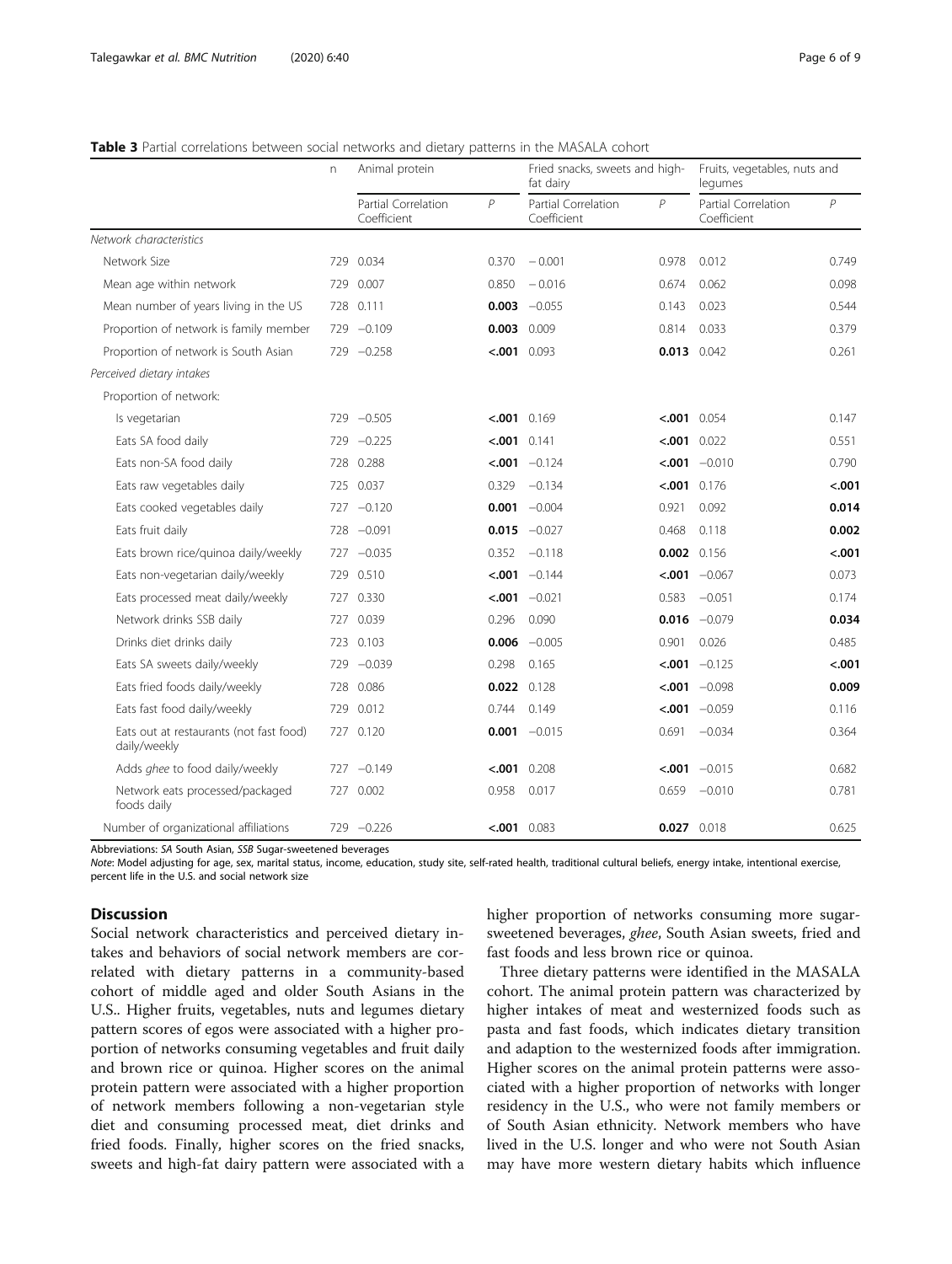the ego's dietary patterns. Egos who were affiliated with fewer South Asian organizations also had higher scores on the animal protein pattern, which may be a marker for being more acculturated and less involved in South Asian cultural or religious events. This might result in having a more westernized lifestyle and adopt western eating pattern. The fried snacks, sweets and high-fat dairy pattern was characterized by higher intakes of both fat and carbohydrates, and it captured a more traditional South Asian dietary pattern with less healthy foods; higher scores for this pattern was associated with networks with a higher proportion of South Asians and those who have lived in the U.S. for fewer years, consumed South Asian foods daily, and were vegetarian.

The significant correlations between perceived dietary intakes of networks and dietary patterns of MASALA study participants indicates interpersonal ties may influence dietary intakes, and that information on eating habits or foods may be transmitted between networks and egos. Individuals may be influenced and therefore adopt dietary behaviors of networks around them by observing the dietary behaviors and attitudes of their network members. It may also change participant's norms by increasing the tolerance and changing the perception of eating unhealthy foods if network members follow un-healthy dietary patterns [\[26\]](#page-8-0). Therefore, individuals may accept consumption of unhealthy foods if they know their networks consume unhealthy foods as well. This study also demonstrated that egos were likely to have dietary patterns similar to their networks members.

Our findings on significant correlations between the fruits, vegetables, nuts and legumes pattern and network intakes of fruits and vegetables were consistent with previously published literature. In a study using data from the Harvard Cancer Prevention Program Project, individuals whose family and friends met the standard of consuming at least 5 servings of fruits and vegetables per day were more likely themselves to consume at least five servings of fruits and vegetables per day  $[27]$  $[27]$ . It is important to note that it is not just healthy habits or dietary patterns that may be transmitted between egos and their social networks; in a crosssectional analysis of dietary behaviors among middleaged mostly African American public housing women residents showed higher daily added sugar consumption was significantly associated with higher proportion of their networks who had higher daily sugar-sweetened beverage and sweets consumption [\[12](#page-8-0)]. Our study supports this finding since there were correlations between perceived consumption of sugar-sweetened beverages, fried foods, fast foods and the less healthy fried snacks, sweets, and high fat pattern in this South Asian cohort, as well as the animal protein pattern and network consumption of processed meat.

The role and influence of social networks on dietary behaviors is an important factor that should not be neglected in lifestyle intervention programs. In a community participatory research project including men and women in the Brazilian Amazon for reducing methylmercury from fish consumption, dietary behavior change for fish intake was associated with increased numbers of discussion partners whom participants could talk with about adoption new fish intake behavior  $[28]$ . The *Entre Familia: Reflejos de* Salud Study also showed that sharing program materials on how to improve dietary behaviors with others was associated with an increase in fiber intake among U.S. Latino families [\[29\]](#page-8-0). Dietary behavior change caused by interpersonal interaction within social networks may be explained by the Diffusion of Innovations Theory and Social Comparison Theory [\[30\]](#page-8-0). The Diffusion of Innovation Theory focuses on the spread of new ideas within networks, and supports the idea that individuals are more likely to adopt new healthy dietary behaviors if their network members discuss these with them, and individuals are more likely to change their behaviors if they share similar culture, traditions, health practice and environment with their networks [[31](#page-8-0)]. The Social Comparison Theory explains self-evaluation by comparing oneself with others, especially among individuals within a social network. Because network members may have similar values and knowledge, individual behaviors or attitudes towards healthy eating may change or be maintained via communication with or observation of network members behaviors since individuals tend to conform to others in the social group in order to keep appropriate behaviors within the social group [\[30\]](#page-8-0).

The supportive role of social network members on encouraging healthy eating and healthy foods selection is also important for dietary behavior change. Families and close friends have an influential role on dietary intake because they often eat together and comments on food selected and consumed can be frequent, and individuals can be more motivated on behavior change by the support of families and friends. We recently reported that positive role modeling and support from adult children were important facilitators of healthy dietary changes in older South Asians, suggesting that adult children may be influential network members in South Asian families [[32\]](#page-8-0). Results from the Mexican American motherdaughter dyads of *Unidas por la Vida* intervention, demonstrated that participants in the intervention group tend to have low glycemic load diet and consume less saturated fat which may be explained by the greater health-related social support and social control persuasion from their network members [[33\]](#page-8-0). Also, intervention program participants can influence others to achieve dietary behavior change. In the Healthy-Living Partnerships to Prevent Diabetes study, participants in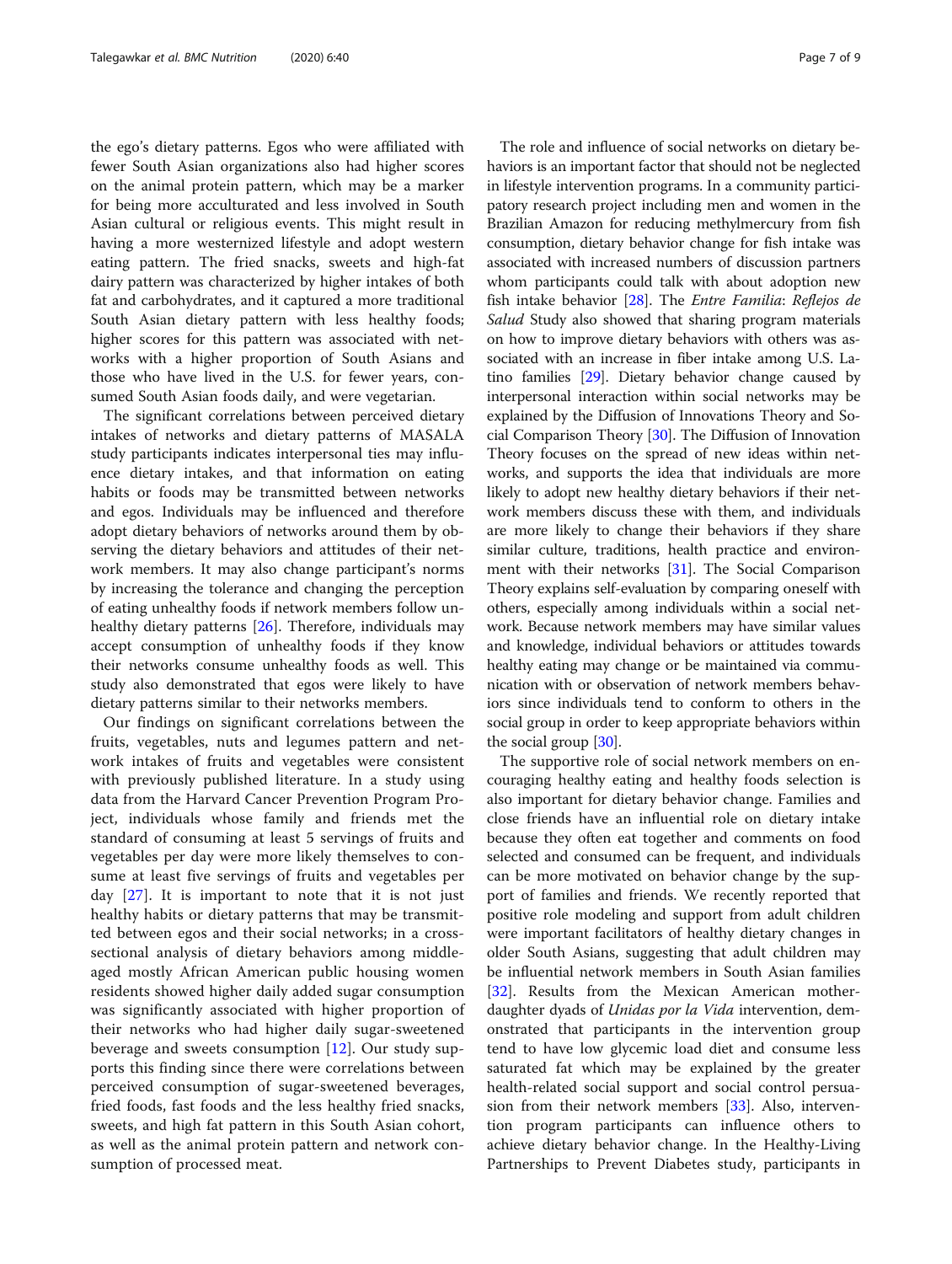<span id="page-7-0"></span>the intervention group indicated better perceived change on dietary and physical activity behaviors among their network members who provided social support [\[34](#page-8-0)].

The strengths of this study include its wellcharacterized study population. To our knowledge, this is the first study of social networks and their association with dietary behavior in a large community-based South Asian cohort in the U.S., a population that is at high-risk of lifestyle related chronic conditions. Dietary data were collected using a validated and culturally appropriate FFQ. Limitations include the cross-sectional nature of these analyses which prohibits the ability to conclude causal relations. Second, social network characteristics were based on egocentric data, so the perceived information of network members on relationships and dietary behaviors may not be accurate; however, others have shown that perceptions are as or maybe even more important than actual behavior of network members in influencing a respondent's behavior [[35\]](#page-8-0). Third, the correlations between network characteristics and dietary patterns ranged from 0.001 to 0.5, and the magnitude of some of these were small; however, being one of the first investigations that has examined the influence of social network characteristics in a South Asian immigrant population justifies the focus of this study. Future research needs to focus on identifying key network characteristics and individuals who may exert the most influence on dietary behaviors of egos. Lastly, the cohort included middle-older aged South Asians, and most of them had higher level of education, therefore our findings may not generalizable to younger or less educated South Asian immigrants.

# Conclusions

This study showed that social network characteristics and perceived dietary behaviors of network members were correlated with dietary patterns of South Asian immigrants in the U.S. Dietary behaviors may spread within social network group and assist in behavior change. Dietary intervention studies among South Asians should consider social network characteristics as candidate components for dietary intervention.

#### Abbreviations

CVD: Cardiovascular Disease; MASALA: Mediators of Atherosclerosis in South Asians Living in America; FFQ: Food Frequency Questionnaire; SHARE: Study of Health Assessment and Risk in Ethnic groups; SD: Standard Deviation

#### Acknowledgements

Some of our results were presented as a poster at American Society for Nutrition (ASN) conference in 2019 and the abstract was published in Current Developments in Nutrition (Sameera Talegawkar, Nicola Lancki, Juned Siddique, Meghana Gadgil, Alka Kanaya, Yichen Jin, John Schneider, Linda Van Horn, Lawrence de Koning, Namratha Kandula, Social Network Characteristics Are Correlated with Dietary Patterns Among Middle Aged and Older South Asians (SA) Living in the United States (US) (P04-124-19), Current Developments in Nutrition, Volume 3, Issue Supplement\_1, June 2019, nzz051.P04–124–19, [https://doi.org/10.1093/cdn/nzz051.P04-124-19\)](https://doi.org/10.1093/cdn/nzz051.P04-124-19).

#### Authors' contributions

SAT and NRK designed the study; NL performed data analysis; SAT and YJ drafted the manuscript; JS, MG, AMK, JAS, LVH, LDK, and NRK reviewed the manuscript and provided critical comments on the manuscript; SAT and YJ revised the manuscript based on comments and wrote the final draft of the manuscript; all authors read and approved the final manuscript.

#### Funding

The MASALA study was supported by the National Institutes of Health (grant number 1R01HL120725, R01-HL-093009). Data collection at UCSF was also supported by NIH/NCRR UCSF-CTSI (grant number UL1 RR024131).

#### Availability of data and materials

The datasets generated and/or analysed during the current study are not publicly available but are available from the corresponding author on reasonable request.

#### Ethics approval and consent to participate

This study was conducted according to the guidelines laid down in the Declaration of Helsinki. The study protocol was approved by the institutional review boards of University of California, San Francisco and Northwestern University. All participants signed informed consent forms before undergoing study procedures.

#### Consent for publication

Not applicable.

#### Competing interests

The authors declare that they have no competing interests.

#### Author details

<sup>1</sup>Department of Exercise and Nutrition Sciences, Milken Institute School of Public Health, The George Washington University, Washington, DC, USA. 2 Department of Preventive Medicine, Northwestern University Feinberg School of Medicine, 420 E Superior, Rubloff Building 6th Floor, Chicago, IL 60611, USA. <sup>3</sup> Division of General Internal Medicine, Department of Medicine, University of California, San Francisco, CA, USA. <sup>4</sup>Department of Medicine, University of Chicago, Chicago, IL, USA. <sup>5</sup>Department of Pathology and Laboratory Medicine, The University of Calgary, Calgary, Alberta, Canada.

## Received: 18 January 2020 Accepted: 3 August 2020 Published online: 11 September 2020

#### References

- 1. Darnton-Hill I, Nishida C, James WP. A life course approach to diet, nutrition and the prevention of chronic diseases. Public Health Nutr. 2004;7(1A):101– 21.
- 2. Hu FB. Dietary pattern analysis: a new direction in nutritional epidemiology. Curr Opin Lipidol. 2002;13(1):3–9.
- 3. Harmon BE, Boushey CJ, Shvetsov YB, Ettienne R, Reedy J, Wilkens LR, et al. Associations of key diet-quality indexes with mortality in the multiethnic cohort: the dietary patterns methods project. Am J Clin Nutr. 2015;101(3): 587–97.
- 4. Jannasch F, Kröger J, Schulze MB. Dietary patterns and type 2 diabetes: a systematic literature review and meta-analysis of prospective studies–3. J Nutr. 2017;147(6):1174–82.
- 5. Schwingshackl L, Hoffmann G. Diet quality as assessed by the healthy eating index, the alternate healthy eating index, the dietary approaches to stop hypertension score, and health outcomes: a systematic review and meta-analysis of cohort studies. J Acad Nutr Diet. 2015;115(5):780–800 e5.
- 6. U.S. Department of Health and Human Services and U.S. Department of Agriculture. 2015–2020 Dietary Guidelines for Americans. 8th Edition. 2015. Available at [http://health.gov/dietaryguidelines/2015/guidelines/.](http://www.health.gov/dietaryguidelines/2015/guidelines/)
- 7. Li F, Hou L-n, Chen W, Chen P-l, Lei C-y, Wei Q, et al. Associations of dietary patterns with the risk of all-cause, CVD and stroke mortality: a meta-analysis of prospective cohort studies. Br J Nutr. 2015;113(1):16–24.
- van Dam RM, Rimm EB, Willett WC, Stampfer MJ, Hu FB. Dietary patterns and risk for type 2 diabetes mellitus in US men. Ann Intern Med. 2002; 136(3):201–9.